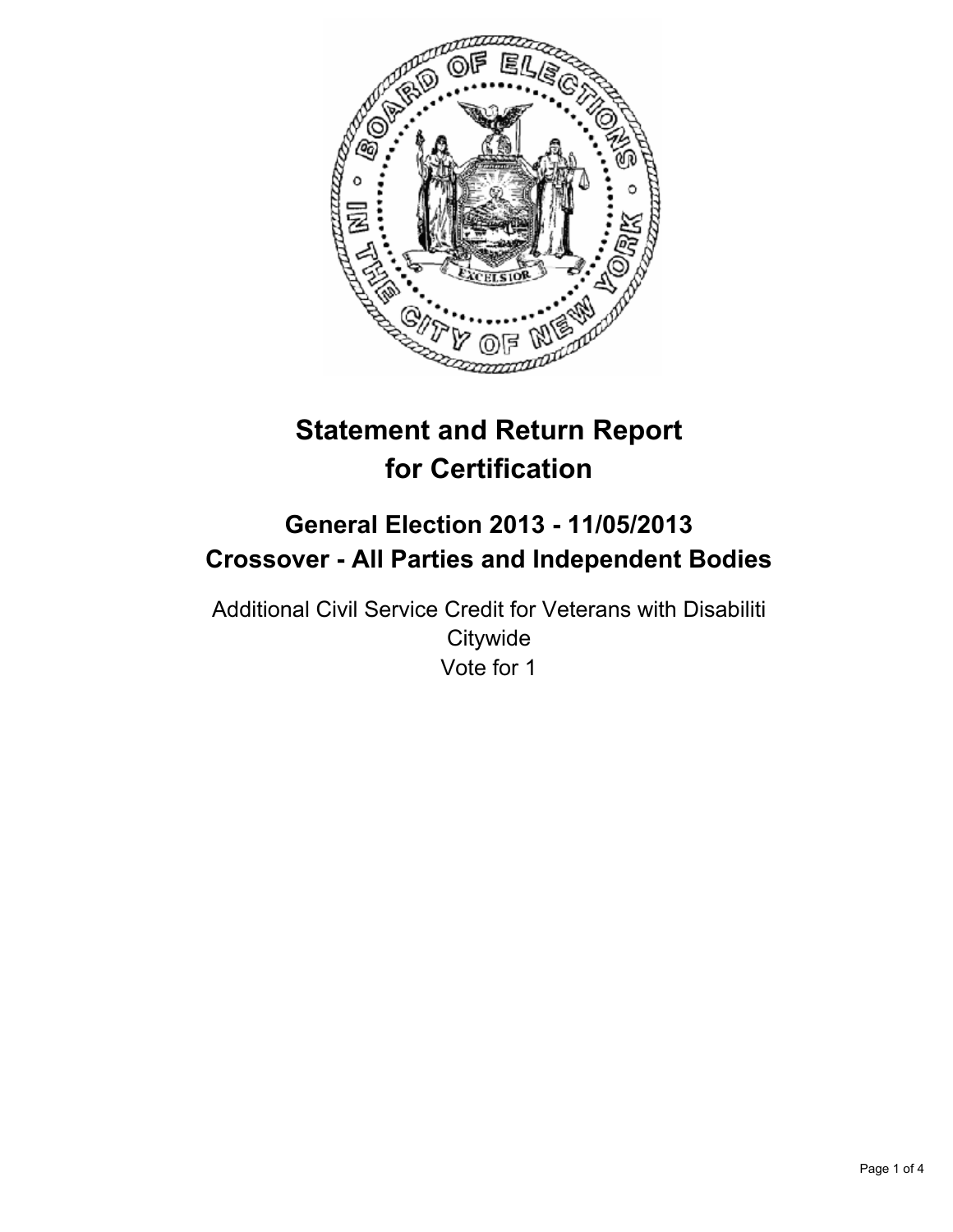

## **New York County**

| <b>PUBLIC COUNTER</b>                                    | 263,833 |
|----------------------------------------------------------|---------|
| <b>EMERGENCY</b>                                         | 495     |
| ABSENTEE/MILITARY                                        | 7,993   |
| <b>FEDERAL</b>                                           | 0       |
| <b>SPECIAL PRESIDENTIAL</b>                              | 0       |
| <b>AFFIDAVIT</b>                                         | 3,153   |
| <b>Total Ballots</b>                                     | 275,474 |
| Less - Inapplicable Federal/Special Presidential Ballots | 0       |
| <b>Total Applicable Ballots</b>                          | 275,474 |
| <b>YES</b>                                               | 169,808 |
| <b>NO</b>                                                | 28,443  |
| <b>Total Votes</b>                                       | 198,251 |
| Unrecorded                                               | 77.223  |

#### **Bronx County**

| <b>PUBLIC COUNTER</b>                                    | 137,408 |
|----------------------------------------------------------|---------|
| <b>EMERGENCY</b>                                         | 450     |
| ABSENTEE/MILITARY                                        | 3,319   |
| <b>FEDERAL</b>                                           | 0       |
| SPECIAL PRESIDENTIAL                                     | 0       |
| AFFIDAVIT                                                | 2,048   |
| <b>Total Ballots</b>                                     | 143,225 |
| Less - Inapplicable Federal/Special Presidential Ballots | 0       |
| <b>Total Applicable Ballots</b>                          | 143,225 |
| <b>YES</b>                                               | 73,535  |
| <b>NO</b>                                                | 7,696   |
| <b>Total Votes</b>                                       | 81,231  |
| Unrecorded                                               | 61,994  |

## **Kings County**

| <b>PUBLIC COUNTER</b>                                    | 332,720 |
|----------------------------------------------------------|---------|
| <b>EMERGENCY</b>                                         | 1,353   |
| ABSENTEE/MILITARY                                        | 6,865   |
| <b>FEDERAL</b>                                           | 0       |
| SPECIAL PRESIDENTIAL                                     | 0       |
| AFFIDAVIT                                                | 4,660   |
| <b>Total Ballots</b>                                     | 345,598 |
| Less - Inapplicable Federal/Special Presidential Ballots | 0       |
| <b>Total Applicable Ballots</b>                          | 345,598 |
| <b>YES</b>                                               | 180,819 |
| <b>NO</b>                                                | 26,343  |
| <b>Total Votes</b>                                       | 207,162 |
| Unrecorded                                               | 138.436 |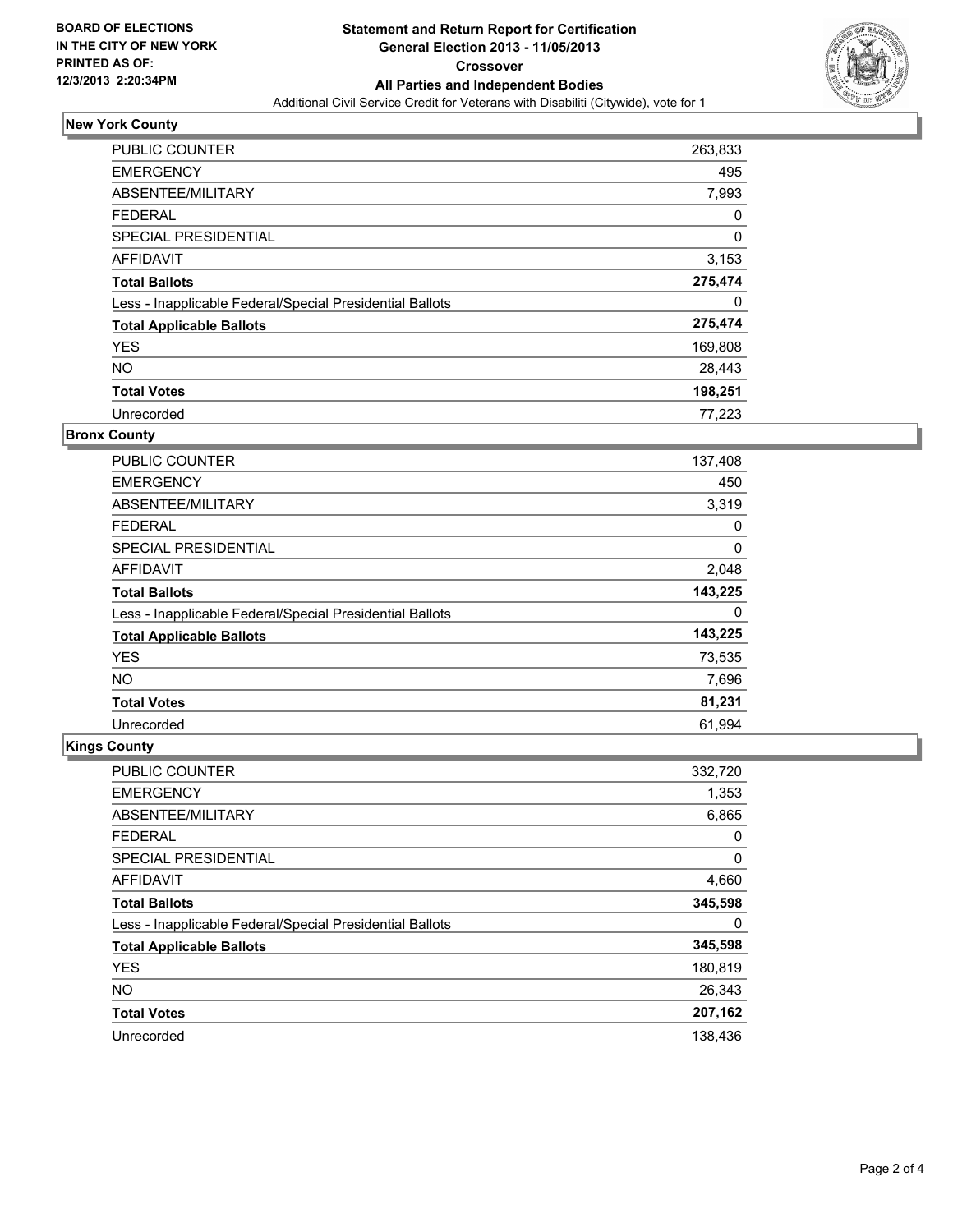

## **Queens County**

| <b>PUBLIC COUNTER</b>                                    | 251,817 |
|----------------------------------------------------------|---------|
| <b>EMERGENCY</b>                                         | 151     |
| ABSENTEE/MILITARY                                        | 7,776   |
| <b>FEDERAL</b>                                           | 0       |
| <b>SPECIAL PRESIDENTIAL</b>                              | 0       |
| <b>AFFIDAVIT</b>                                         | 2,344   |
| <b>Total Ballots</b>                                     | 262,088 |
| Less - Inapplicable Federal/Special Presidential Ballots | 0       |
| <b>Total Applicable Ballots</b>                          | 262,088 |
| <b>YES</b>                                               | 149,165 |
| NO.                                                      | 25,375  |
| <b>Total Votes</b>                                       | 174,540 |
| Unrecorded                                               | 87,548  |

## **Richmond County**

| <b>PUBLIC COUNTER</b>                                    | 72,119 |
|----------------------------------------------------------|--------|
| <b>EMERGENCY</b>                                         | 7      |
| ABSENTEE/MILITARY                                        | 3,442  |
| <b>FEDERAL</b>                                           | 0      |
| <b>SPECIAL PRESIDENTIAL</b>                              | 0      |
| <b>AFFIDAVIT</b>                                         | 447    |
| <b>Total Ballots</b>                                     | 76,015 |
| Less - Inapplicable Federal/Special Presidential Ballots | 0      |
| <b>Total Applicable Ballots</b>                          | 76,015 |
| <b>YES</b>                                               | 51,500 |
| <b>NO</b>                                                | 9,192  |
| <b>Total Votes</b>                                       | 60,692 |
| Unrecorded                                               | 15.323 |